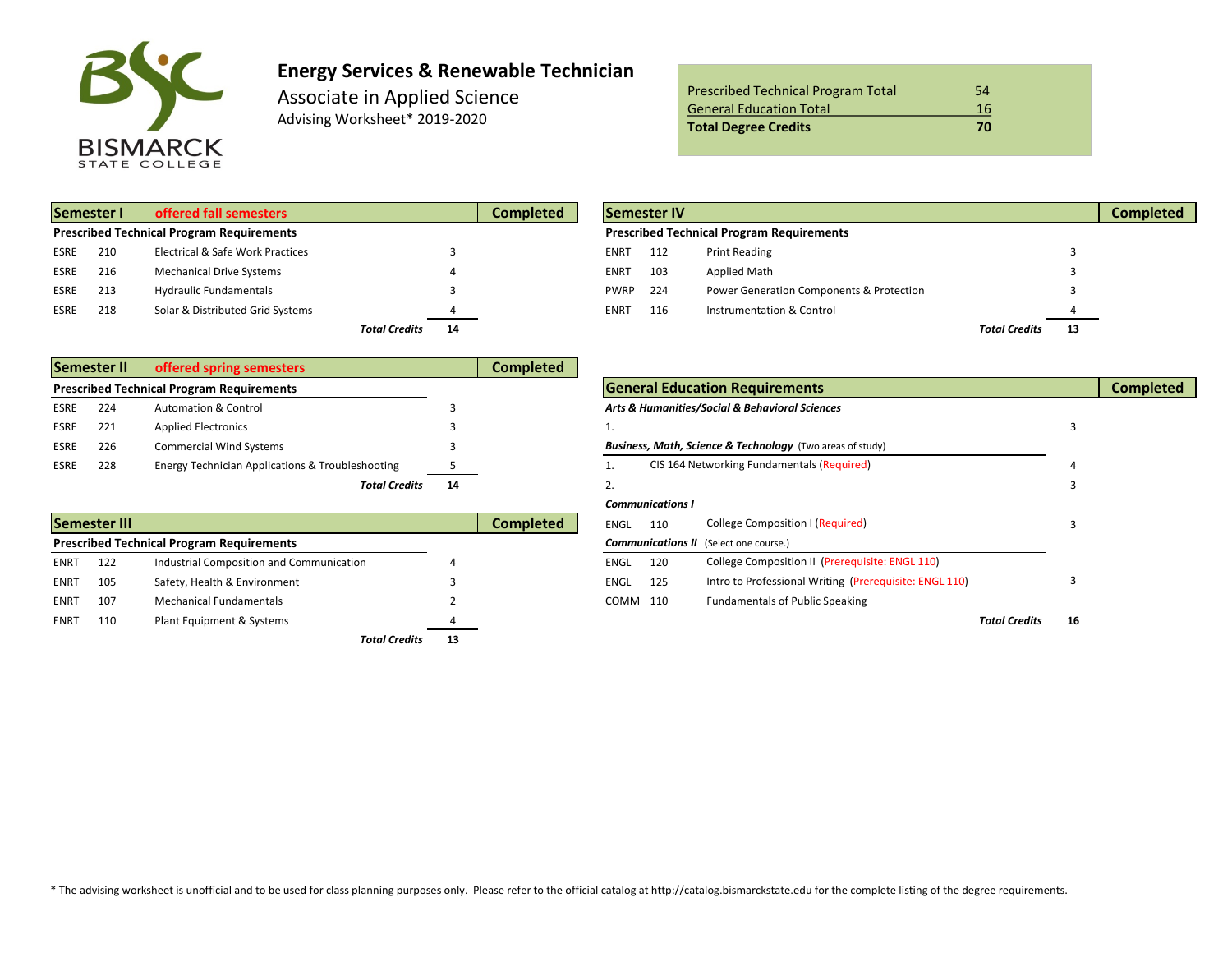## **2019-2020 Catalog Associate in Applied Science (AAS)**

| Associate in Applied Science (AAS)                                                                         |                                                                                                                                                                                                                                |
|------------------------------------------------------------------------------------------------------------|--------------------------------------------------------------------------------------------------------------------------------------------------------------------------------------------------------------------------------|
| 2019-2020 Catalog                                                                                          | Office: The contract of the contract of the contract of the contract of the contract of the contract of the contract of the contract of the contract of the contract of the contract of the contract of the contract of the co |
|                                                                                                            | Phone: Phone Phone Phone Phone Phone Phone Phone Phone Phone Phone Phone Phone Phone Phone Phone Phone Phone Phone Phone Phone Phone Phone Phone Phone Phone Phone Phone Phone Phone Phone Phone Phone Phone Phone Phone Phone |
|                                                                                                            | Email: Email: And a state of the state of the state of the state of the state of the state of the state of the                                                                                                                 |
| Degree Checklist                                                                                           |                                                                                                                                                                                                                                |
| Credits                                                                                                    |                                                                                                                                                                                                                                |
| Earned a minimum of 3 credits in ENGL 110                                                                  | Earned at least 15 semester hours of institutional credit from BSC.                                                                                                                                                            |
| Earned a minimum of 3 credits in ENGL 120, ENGL 125 or COMM 110 <sup>1</sup>                               | Minimum of 2.00 institutional GPA (BSC only)                                                                                                                                                                                   |
| Earned a minimum of 3 credits in Arts & Humanities/Social & Behavioral Sciences <sup>1</sup>               | Minimum of 2.00 cumulative GPA (BSC + Transfer)                                                                                                                                                                                |
| Earned a minimum of 6 credits in Business, Math, Science & Technology <sup>2</sup>                         | Minimum of 2.00 GPA in a prescribed technical program                                                                                                                                                                          |
| Completed prescribed technical program requirements                                                        | Cleared all college obligations                                                                                                                                                                                                |
|                                                                                                            | Satisfied all degree seeking admission requirements                                                                                                                                                                            |
| Earned a minimum of 60 credits                                                                             | Filed an Application for Degree in the Academic Records Office immediately following                                                                                                                                           |
| -Academic Skills Courses (ASC) do not count toward graduation                                              | enrollment in final semester                                                                                                                                                                                                   |
|                                                                                                            | Specific programs may require additional degree/program requirements; refer to your program.                                                                                                                                   |
| <sup>1</sup> Programs may have specific General Education requirements; refer to your program degree plan. |                                                                                                                                                                                                                                |
| $2$ Must be from any two areas of study. For example, a Biology course and a Math course, but not          |                                                                                                                                                                                                                                |
| two Biology courses or two Math courses.                                                                   | Legend<br>(*) Course not approved as GERTA                                                                                                                                                                                     |
| Conoral Education Boquiromonto                                                                             |                                                                                                                                                                                                                                |

Advisor:

## General Education Requirements

## **Category I: COMMUNICATIONS**

| Communications I                                                                                                                        |  |  |  |  |  |  |  |  |  |
|-----------------------------------------------------------------------------------------------------------------------------------------|--|--|--|--|--|--|--|--|--|
| (3 Credits) - ENGL 110                                                                                                                  |  |  |  |  |  |  |  |  |  |
| Gr. Cr.<br>College Composition I<br><b>ENGL 110</b>                                                                                     |  |  |  |  |  |  |  |  |  |
| <b>Transfer Course</b>                                                                                                                  |  |  |  |  |  |  |  |  |  |
|                                                                                                                                         |  |  |  |  |  |  |  |  |  |
|                                                                                                                                         |  |  |  |  |  |  |  |  |  |
|                                                                                                                                         |  |  |  |  |  |  |  |  |  |
| <b>Communications II</b>                                                                                                                |  |  |  |  |  |  |  |  |  |
| (3 Credits) - ENGL 120, ENGL 125, COMM 110 (Select one)                                                                                 |  |  |  |  |  |  |  |  |  |
| Gr. Cr.                                                                                                                                 |  |  |  |  |  |  |  |  |  |
| <b>College Composition II</b><br><b>ENGL 120</b>                                                                                        |  |  |  |  |  |  |  |  |  |
| $\equiv$ $\frac{3}{3}$<br>Introduction to Professional Writing<br><b>ENGL 125</b><br>Fundamentals of Public Speaking<br><b>COMM 110</b> |  |  |  |  |  |  |  |  |  |

Transfer Course

### **Category II: ARTS & HUMANITES/SOCIAL & BEHAVIORAL SCIENCES** COMPLETED Completed\_\_\_\_\_\_\_\_\_\_\_\_ Needed\_ General Education Requirements Continued

| (3 Credits)    |                 |                                       |         |                         |                 |                                      |         |                |                 |                                       |
|----------------|-----------------|---------------------------------------|---------|-------------------------|-----------------|--------------------------------------|---------|----------------|-----------------|---------------------------------------|
| Gr. Cr.        |                 |                                       | Gr. Cr. |                         |                 |                                      | Gr. Cr. |                |                 |                                       |
| 3              | <b>ANTH 170</b> | Physical Anthropology and Archeology  |         | $\mathbf{3}$            | <b>HIST 101</b> | <b>Western Civilization I</b>        |         | $\mathbf{3}$   | <b>POLS 115</b> | American Government                   |
| 3              | <b>ANTH 171</b> | Introduction to Cultural Anthropology |         | $\overline{3}$          | <b>HIST 102</b> | <b>Western Civilization II</b>       |         | $\mathbf{3}$   | <b>POLS 116</b> | State and Local Government            |
| 3              | ART 110         | Introduction to the Visual Arts       |         | $\overline{3}$          | <b>HIST 103</b> | United States to 1877                |         | $\mathbf{3}$   | <b>POLS 220</b> | <b>International Politics</b>         |
|                | <b>ART 122</b>  | Two-Dimensional Design                |         | $\overline{3}$          | <b>HIST 104</b> | United States Since 1877             |         | $\mathbf{3}$   | <b>PSYC 100</b> | Human Relations In Organizations      |
|                | <b>ART 124</b>  | Three-Dimensional Design              |         | $\overline{3}$          | <b>HIST 211</b> | World Civilizations to 1500          |         | 3              | <b>PSYC 111</b> | Introduction to Psychology            |
|                | ART 130         | Drawing I                             |         | $\overline{3}$          | <b>HIST 212</b> | World Civilizations since 1500       |         | 3              | <b>PSYC 211</b> | Introduction to Behavior Modification |
|                | <b>ART 210</b>  | Art History I                         |         | $\overline{\mathbf{3}}$ | <b>HIST 220</b> | North Dakota History                 |         | $\overline{3}$ | <b>PSYC 250</b> | Developmental Psychology              |
|                | <b>ART 211</b>  | Art History II                        |         | $\overline{3}$          | <b>HIST 222</b> | History of the Western Frontier      |         | 墨<br>3         | <b>PSYC 261</b> | Psychology of Adjustment              |
|                | <b>ART 220</b>  | Painting I                            |         | $\overline{3}$          | <b>HIST 224</b> | American Studies I                   |         | $\overline{3}$ | <b>PSYC 270</b> | Abnormal Psychology                   |
|                | <b>ART 221</b>  | Painting II                           |         | $\overline{\mathbf{3}}$ | <b>HIST 225</b> | American Studies II                  |         | $\overline{3}$ | <b>RELS 120</b> | Religion in America                   |
|                | <b>ART 230</b>  | Drawing II                            |         | $1 - 3$                 | <b>HIST 243</b> | <b>Historical Investigations</b>     |         | 3              | <b>RELS 201</b> | Life and Letters of Paul              |
|                | <b>ART 250</b>  | Ceramics I                            |         | $\overline{3}$          | <b>HUMS 210</b> | <b>Integrated Cultural Studies</b>   |         | 3              | <b>RELS 203</b> | <b>World Religions</b>                |
|                | <b>ART 251</b>  | Ceramics II                           |         | $1 - 4$                 | <b>HUMS 211</b> | <b>Integrated Cultural Excursion</b> |         | $\overline{3}$ | <b>RELS 220</b> | Old Testament                         |
|                | <b>ART 265</b>  | Sculpture I                           |         | $\overline{2}$          | <b>HUMS 212</b> | Integrated Cultural Enrichment       |         |                | <b>RELS 230</b> | New Testament                         |
| $\overline{2}$ | <b>ART 266</b>  | Sculpture II                          |         | $\overline{3}$          | <b>MUSC 100</b> | Music Appreciation                   |         | 3              | SOC 110         | Introduction to Sociology             |
|                | <b>CIS 280</b>  | <b>Cyber Ethics</b>                   |         | $\mathbf{1}$            | <b>MUSC 117</b> | Concert Choir                        |         | 3              | SOC 115         | Social Problems                       |
|                | CJ 201          | Introduction to Criminal Justice      |         | $\mathbf{1}$            | <b>MUSC 118</b> | Chamber Choir                        |         | $\overline{3}$ | <b>SOC 220</b>  | Family                                |
|                | <b>COMM 112</b> | Understanding Media and Social Change |         | $\mathbf{1}$            | <b>MUSC 121</b> | <b>String Ensemble</b>               |         | $\overline{3}$ | SOC 221         | Minority Relations                    |
|                | <b>COMM 211</b> | Oral Interpretation                   |         | $\mathbf{1}$            | <b>MUSC 132</b> | Wind Ensemble                        |         | 3              | SOC 235         | Cultural Diversity                    |
|                | <b>COMM 212</b> | <b>Interpersonal Communications</b>   |         | $\mathbf{1}$            | <b>MUSC 133</b> | Woodwind Ensemble I                  |         | 3              | SOC 251         | Gerontology                           |
|                | <b>ECON 105</b> | <b>Elements of Economics</b>          |         | 1                       | <b>MUSC 134</b> | Woodwind Ensemble II                 |         | 3              | <b>SOC 252</b>  | Criminology                           |
|                | <b>ECON 201</b> | Principles of Microeconomics          |         | $\mathbf{1}$            | <b>MUSC 135</b> | Brass Ensemble I                     |         | $\overline{3}$ | <b>SOC 275</b>  | American Indian Studies               |
| 3              | <b>ECON 202</b> | Principles of Macroeconomics          |         | $\mathbf{1}$            | <b>MUSC 136</b> | Brass Ensemble II                    |         | $\overline{4}$ | <b>SPAN 101</b> | First Year Spanish I                  |
|                | <b>ENGL 211</b> | Introduction to Creative Writing      |         | $\mathbf{1}$            | <b>MUSC 137</b> | Jazz Ensemble                        |         |                | <b>SPAN 102</b> | First Year Spanish II                 |
|                | <b>ENGL 221</b> | Introduction to Drama                 |         | *<br>$\mathbf{1}$       | <b>MUSC 138</b> | <b>Percussion Ensemble</b>           |         | $\overline{4}$ | <b>SPAN 201</b> | Second Year Spanish I                 |
|                | <b>ENGL 222</b> | Introduction to Poetry                |         | $\mathbf{1}$            | <b>MUSC 145</b> | Applied Music                        |         | $\overline{4}$ | <b>SPAN 202</b> | Second Year Spanish II                |
|                | <b>ENGL 233</b> | Fantasy and Science Fiction           |         | $\,1\,$                 | <b>MUSC 146</b> | Applied Music - Major                |         |                | <b>SWK 256</b>  | Development of Social Welfare         |
|                | <b>ENGL 236</b> | Women and Literature                  |         | $\overline{3}$          | <b>PHIL 101</b> | Introduction to Philosophy           |         | 3              | <b>THEA 110</b> | Introduction to Theatre Arts          |
|                | <b>ENGL 238</b> | Children's Literature                 |         | 3                       | <b>PHIL 210</b> | Ethics                               |         |                | <b>THEA 161</b> | Acting I                              |
|                | <b>ENGL 251</b> | British Literature I                  |         | $\overline{3}$          | <b>PHIL 220</b> | Introduction to Logic                |         |                | <b>THEA 180</b> | Dramatic Literature and Style I       |
|                | <b>ENGL 252</b> | <b>British Literature II</b>          |         | 3                       | <b>PHIL 250</b> | Philosophy in Cinema                 |         | 3              | <b>THEA 181</b> | Dramatic Literature and Style II      |
|                | <b>ENGL 261</b> | American Literature I                 |         | $\overline{3}$          | <b>PHIL 253</b> | <b>Environmental Ethics</b>          |         | $\overline{3}$ | <b>THEA 261</b> | <b>Acting II</b>                      |
|                | <b>ENGL 262</b> | American Literature II                |         |                         |                 |                                      |         |                |                 |                                       |
| 3              | <b>ENGL 278</b> | Alternative Literature                |         |                         |                 |                                      |         |                |                 |                                       |
| 3              | <b>GEOG 161</b> | World Regional Geography              |         |                         |                 |                                      |         |                |                 |                                       |